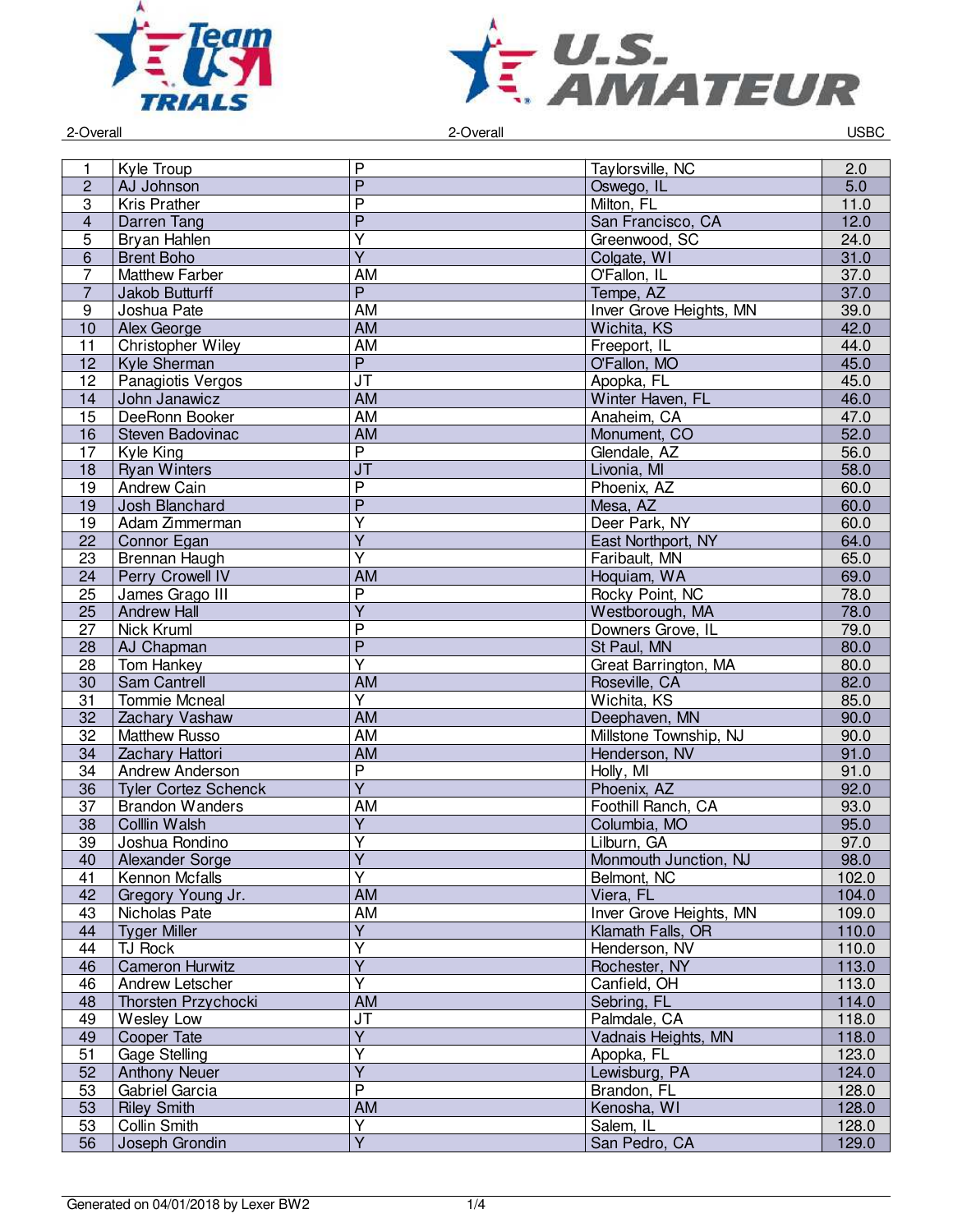



2-Overall 2-Overall USBC

| 57  | Marshall Kent            | P                                 | Yakima, WA            | 130.0 |
|-----|--------------------------|-----------------------------------|-----------------------|-------|
| 58  | Jacob Kersten            | $\overline{Y}$                    | Clarkston, MI         | 131.0 |
| 59  | <b>Briley Haugh</b>      | Ÿ                                 | Faribault, MN         | 132.0 |
| 60  | <b>Chris Barnes</b>      | $\overline{P}$                    | Double Oak, TX        | 133.0 |
| 60  | Christopher Via          | $\overline{\mathsf{P}}$           | Springfield, OH       | 133.0 |
| 62  | <b>Tyrell Ingalls</b>    | $\overline{Y}$                    | Loganville, GA        | 135.0 |
| 63  | Marc Gonzalez            | $\overline{\mathsf{Y}}$           | Chicago, IL           | 136.0 |
| 64  | Jack Cook                | $\overline{\mathsf{Y}}$           | Denville, NJ          | 137.0 |
| 65  | Andrew Cannuli           | Ÿ                                 | Moorestown, NJ        | 138.0 |
| 66  | Sean Wilcox              | $\overline{Y}$                    | Altamonte Springs, FL | 139.0 |
| 67  | Alec Keplinger           | $\overline{Y}$                    | Coldwater, MI         | 141.0 |
| 68  | Kevin Jones              | <b>AM</b>                         | Covina, CA            | 144.0 |
| 69  | Adam Glickman            | $\overline{\mathsf{Y}}$           | Lake Wales, FL        | 145.0 |
| 70  | <b>Andrew Svoren</b>     | AM                                | Bakersfield, CA       | 146.0 |
| 71  | Ryan Carlisi             | $\overline{\mathsf{Y}}$           | Hamilton, NJ          | 148.0 |
| 71  | Hunter Machin            | $\overline{Y}$                    | Dundalk, MD           | 148.0 |
| 73  | Michael Dertz            | AM                                | Tinley Park, IL       | 149.0 |
| 74  | Zachary Singer           | $\overline{Y}$                    | Buffalo Grove, IL     | 152.0 |
|     |                          | $\overline{Y}$                    |                       |       |
| 75  | Jordan Bryant            | $\overline{Y}$                    | Detroit, MI           | 153.0 |
| 76  | Spencer Robarge          |                                   | Springfield, MO       | 154.0 |
| 77  | <b>Wyatt Smith</b>       | $\overline{Y}$                    | Cape Coral, FL        | 156.0 |
| 78  | <b>Brandon Mooney</b>    | $\overline{Y}$                    | Roscoe, IL            | 158.0 |
| 79  | Nicholas Sommer          | $\overline{\mathsf{Y}}$           | Roscoe, IL            | 163.0 |
| 80  | <b>Gunther Grinde</b>    | $\overline{Y}$                    | Prior Lake, MN        | 164.0 |
| 80  | Benjamin Hardin          | $\overline{Y}$                    | Odessa, FL            | 164.0 |
| 82  | Nolan Hughes             | $\overline{Y}$                    | Raleigh, NC           | 166.0 |
| 82  | Steven Faulkner          | $\overline{Y}$                    | Butner, NC            | 166.0 |
| 82  | Jacob Mullen             | $\overline{Y}$                    | Bellingham, WA        | 166.0 |
| 85  | Alex Acosta              | Y                                 | Bolingbrook, IL       | 168.0 |
| 86  | <b>Alex Abieras</b>      | <b>AM</b>                         | Tustin, CA            | 171.0 |
| 87  | Devin Bidwell            | $\overline{\mathsf{P}}$           | Wichita, KS           | 175.0 |
| 87  | Casey Cohagan            | <b>AM</b>                         | Fairport Harbor, OH   | 175.0 |
| 89  | <b>Thomas Peters</b>     | AM                                | Belleville, IL        | 176.0 |
| 89  | <b>Michael Tang</b>      | $\overline{P}$                    | San Francisco, CA     | 176.0 |
| 91  | Chase Kaufman            | $\overline{\mathsf{Y}}$           | Swartz Creek, MI      | 178.0 |
| 91  | <b>Connell Kelleher</b>  | $\overline{Y}$                    | Chicago, IL           | 178.0 |
| 91  | Joe Gerencser            | $\overline{\mathsf{Y}}$           | Henderson, NV         | 178.0 |
| 94  | <b>Richard Paul III</b>  | $\overline{\mathsf{Y}}$           | Denair, CA            | 179.0 |
| 95  | <b>Kyler McDonald</b>    | AM                                | Vandalia, OH          | 180.0 |
| 95  | <b>Tyler Trombetta</b>   | Y                                 | Highland, IN          | 180.0 |
| 95  | Charlie Reid             | $\overline{Y}$                    | San Antonio, TX       | 180.0 |
| 98  | Stephen Hahn             | $\overline{P}$                    | Ashburn, VA           | 189.0 |
| 98  | Solomon Salama           | $\overline{\mathsf{Y}}$           | Beverly Hills, CA     | 189.0 |
| 100 | <b>Reed Ross</b>         | AM                                | Faribault, MN         | 190.0 |
| 100 | Jacob Klein              | AM                                | East Islip, NY        | 190.0 |
| 102 | Ryan Liederbach          | AM                                | Northfield, OH        | 192.0 |
| 102 | Michael Martell          | $\overline{\mathsf{J}\mathsf{T}}$ | Chicago, IL           | 192.0 |
| 104 | Bryan Manno              | <b>AM</b>                         | Singer Island, FL     | 193.0 |
|     |                          | $\overline{Y}$                    | Pearl City, HI        |       |
| 105 | Chase Fernandez          | $\overline{Y}$                    |                       | 197.0 |
| 106 | Dawson Miller            |                                   | Huntingtown, MD       | 198.0 |
| 107 | Morgan Moore             | Y                                 | Aurora, CO            | 201.0 |
| 108 | Michael Kicmal           | AM                                | LaGrange, IL          | 203.0 |
| 108 | Kyle Andrews             | AM                                | Vista, CA             | 203.0 |
| 108 | Jordan Chavez            | Y                                 | Crest Hill, IL        | 203.0 |
| 111 | Kyle Ortiz               | AM                                | Mililani, HI          | 205.0 |
| 111 | <b>Timothy Gruendler</b> | AM                                | St. Louis, MO         | 205.0 |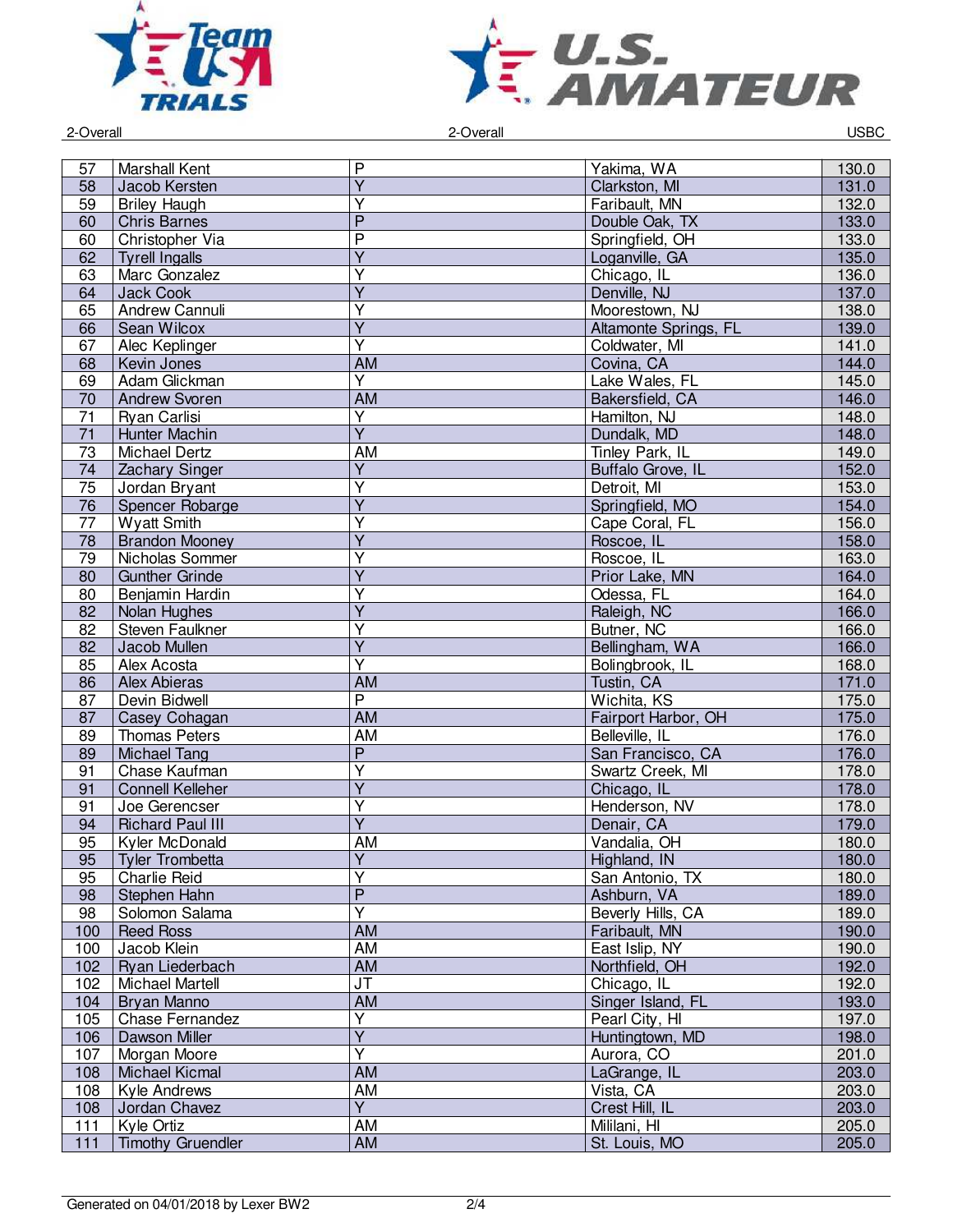



2-Overall 2-Overall USBC

|     |                         | Υ                       |                      |       |
|-----|-------------------------|-------------------------|----------------------|-------|
| 111 | <b>Bradley Nakamura</b> |                         | Pearl City, HI       | 205.0 |
| 114 | Daniel Bolan            | $\overline{Y}$          | Orlando, FL          | 210.0 |
| 115 | Nick Archacki           | $\overline{\mathsf{Y}}$ | Saegertown, PA       | 211.0 |
| 116 | Hunter Kempton          | $\overline{Y}$          | Buzzards Bay, MA     | 212.0 |
| 117 | Reynante Cabatbat       | $\overline{AM}$         | Westminster, CA      | 214.0 |
| 118 | <b>Myles Duty</b>       | $\overline{P}$          | Modesto, CA          | 224.0 |
| 119 | Michael Duran           | $\overline{\mathsf{P}}$ | Banning, CA          | 226.0 |
| 120 | Jacob Gill              | $\overline{AM}$         | Albuquerque, NM      | 227.0 |
| 120 | Bryce Takenaka          | $\overline{Y}$          | St. Charles, MO      | 227.0 |
| 122 | Jacob Fukuyama          | <b>AM</b>               | Aiea, HI             | 228.0 |
| 122 | Jordan Monnens          | Ÿ                       | Ham Lake, MN         | 228.0 |
| 124 | <b>Austin Aude</b>      | AM                      | Lincoln, NE          | 231.0 |
| 124 | Donovan Thomas          | $\overline{\mathsf{Y}}$ | Longmont, CO         | 231.0 |
|     |                         | $\overline{Y}$          |                      | 232.0 |
| 126 | Logan Williams          |                         | Anchorage, AK        |       |
| 127 | <b>Bradley Martin</b>   | <b>AM</b>               | Lee's Summit, MO     | 234.0 |
| 128 | Matthew Diamond         | $\overline{AM}$         | Centerville, OH      | 235.0 |
| 128 | Andrew Lazarchick       | $\overline{Y}$          | Brick, NJ            | 235.0 |
| 130 | <b>Matthew Stephens</b> | $\overline{P}$          | Houston, TX          | 236.0 |
| 131 | Alec Karr               | $\overline{Y}$          | Fremont, NE          | 237.0 |
| 132 | Jaxon Helland           | $\overline{Y}$          | Mound, MN            | 240.0 |
| 133 | Charles Vashaw          | <b>AM</b>               | Deephaven, MN        | 241.0 |
| 134 | <b>Corey Umbrello</b>   | $\mathsf{P}$            | Westminster, MA      | 242.0 |
| 134 | Mason Moore             | $\overline{\mathsf{Y}}$ | Aurora, CO           | 242.0 |
| 136 | Kevin Valmonte          | <b>AM</b>               | Upland, CA           | 248.0 |
| 137 | Cody Stevens            | $\overline{Y}$          | Miami Gardens, FL    | 251.0 |
| 138 | Avery Wolf              | $\overline{\mathsf{Y}}$ | Skokie, IL           | 255.0 |
| 138 | Parker Johnson          | $\overline{\mathsf{Y}}$ | Selma, TX            | 255.0 |
| 140 | Ronald Davis Jr         | $\overline{AM}$         | Lanham, MD           | 256.0 |
| 141 | <b>Christian Miller</b> | $\overline{\mathsf{Y}}$ | Homosassa, FL        | 259.0 |
| 142 | Roderic Ramos           | AM                      | Mililani, HI         | 261.0 |
| 142 | <b>Blake Earnest</b>    | $\overline{\mathsf{Y}}$ | Wood River, NE       | 261.0 |
|     | Dean Vargo              | $\overline{\mathsf{Y}}$ | Richmond Heights, OH | 264.0 |
| 144 |                         | $\overline{\mathsf{Y}}$ |                      |       |
| 145 | <b>Jake Brett</b>       |                         | Kapolei, HI          | 267.0 |
| 146 | Nicholas Alford         | <b>AM</b>               | Moreno Valley, CA    | 268.0 |
| 147 | Jakob Sisk              | Y                       | Rossville, IN        | 270.0 |
| 148 | Ryan Pastorino          | <b>AM</b>               | San Diego, CA        | 271.0 |
| 148 | <b>Tim Ursillo</b>      | <b>AM</b>               | Lakeside, CA         | 271.0 |
| 150 | Eli Denmead             | $\overline{\mathsf{Y}}$ | Fremont, CA          | 273.0 |
| 151 | Robert Altieri          | $\overline{P}$          | Vancouver, WA        | 274.0 |
| 151 | Nicholas Burgess        | <b>AM</b>               | Jersey Village, TX   | 274.0 |
| 153 | Gannon Takayesu         | $\overline{\mathsf{Y}}$ | Flower Mound, TX     | 276.0 |
| 153 | Justin Larson           | Y                       | Fairport, NY         | 276.0 |
| 155 | Michael Harmon Jr       | Ÿ                       | Rockledge, FL        | 278.0 |
| 156 | Anthony Schanen         | $\overline{Y}$          | Glendale, CA         | 279.0 |
| 157 | <b>Casen Stickler</b>   | Y                       | Bixby, OK            | 280.0 |
| 158 | <b>Tim Smolen</b>       | <b>AM</b>               | Elmwood Park, IL     | 287.0 |
| 159 | Jacob Kostoff           | $\overline{\mathsf{Y}}$ | Trinity, FL          | 288.0 |
| 160 | Mason Yamada            | $\overline{Y}$          | Kenai, AK            | 303.0 |
| 160 | Tristan Leyen           | $\overline{Y}$          | Perry Hall, MD       | 303.0 |
| 162 | Alexander Horton        | $\overline{Y}$          | Douglassville, PA    | 304.0 |
| 163 | Jonathan Williams       | Y                       | Johnson City, TN     | 313.0 |
| 164 | <b>Brandon Campbell</b> | $\overline{Y}$          | Clinton, SC          | 319.0 |
| 165 | Willie Jones            | AM                      | Thornton, CA         | 320.0 |
|     |                         | <b>AM</b>               |                      |       |
| 166 | Christopher Hefner      | $\overline{\mathsf{Y}}$ | Redondo Beach, CA    | 321.0 |
| 167 | Korey Balbach           | $\overline{Y}$          | Mankato, MN          | 322.0 |
| 167 | Jamey Kragh             |                         | Minot, ND            | 322.0 |